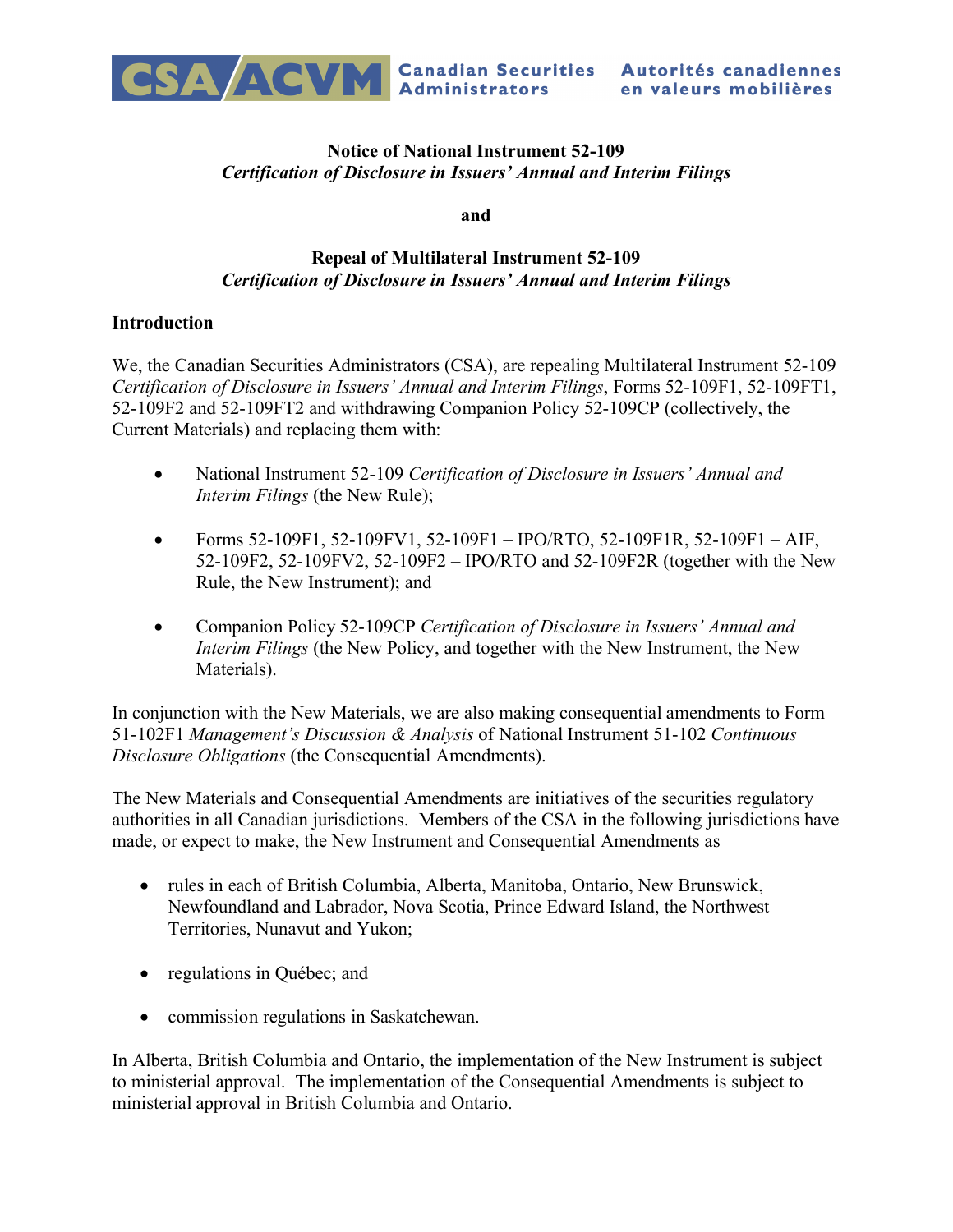In Ontario, the New Instrument, Consequential Amendments and the other required materials were delivered to the Minister of Finance on August 15, 2008.

In Québec, the New Instrument and Consequential Amendments are regulations made under section 331.1 of *The Securities Act* (Québec) and must be approved, with or without amendment, by the Minister of Finance. The New Instrument and Consequential Amendments will come into force on the date of publication in the *Gazette officielle du Québec* or on any later date specified in the regulation.

Provided all necessary ministerial approvals are obtained, the New Instrument and Consequential Amendments will come into force on **December 15, 2008**.

The New Policy has been, or is expected to be, adopted as a policy in all CSA jurisdictions. The New Policy has an effective date of **December 15, 2008**.

## **Substance and Purpose**

The purpose of the New Materials is to improve the quality and reliability of reporting issuers' annual and interim disclosure. We believe that this, in turn, will help to maintain and enhance investor confidence in the integrity of our capital markets. The New Materials require an issuer's chief executive officer (CEO) and chief financial officer (CFO), or persons performing similar functions to a CEO or CFO (certifying officers), to personally certify that, among other things:

- the issuer's annual filings and interim filings do not contain any misrepresentations;
- · the financial statements and other financial information in the annual filings and interim filings fairly present the financial condition, results of operations and cash flows of the issuer;
- they have designed disclosure controls and procedures (DC&P) and internal control over financial reporting (ICFR), or caused them to be designed under their supervision;
- they have caused the issuer to disclose in its MD&A any change in the issuer's ICFR that has materially affected the issuer's ICFR; and
- on an annual basis they have evaluated the effectiveness of the issuer's DC&P and ICFR and caused the issuer to disclose their conclusions about the effectiveness of DC&P and ICFR in the issuer's MD&A.

Under the New Instrument, venture issuers are not required to include representations in their certificates relating to DC&P and ICFR. Venture issuers are also not required to discuss in their annual or interim MD&A changes in ICFR or the certifying officers' conclusions about the effectiveness of DC&P or ICFR.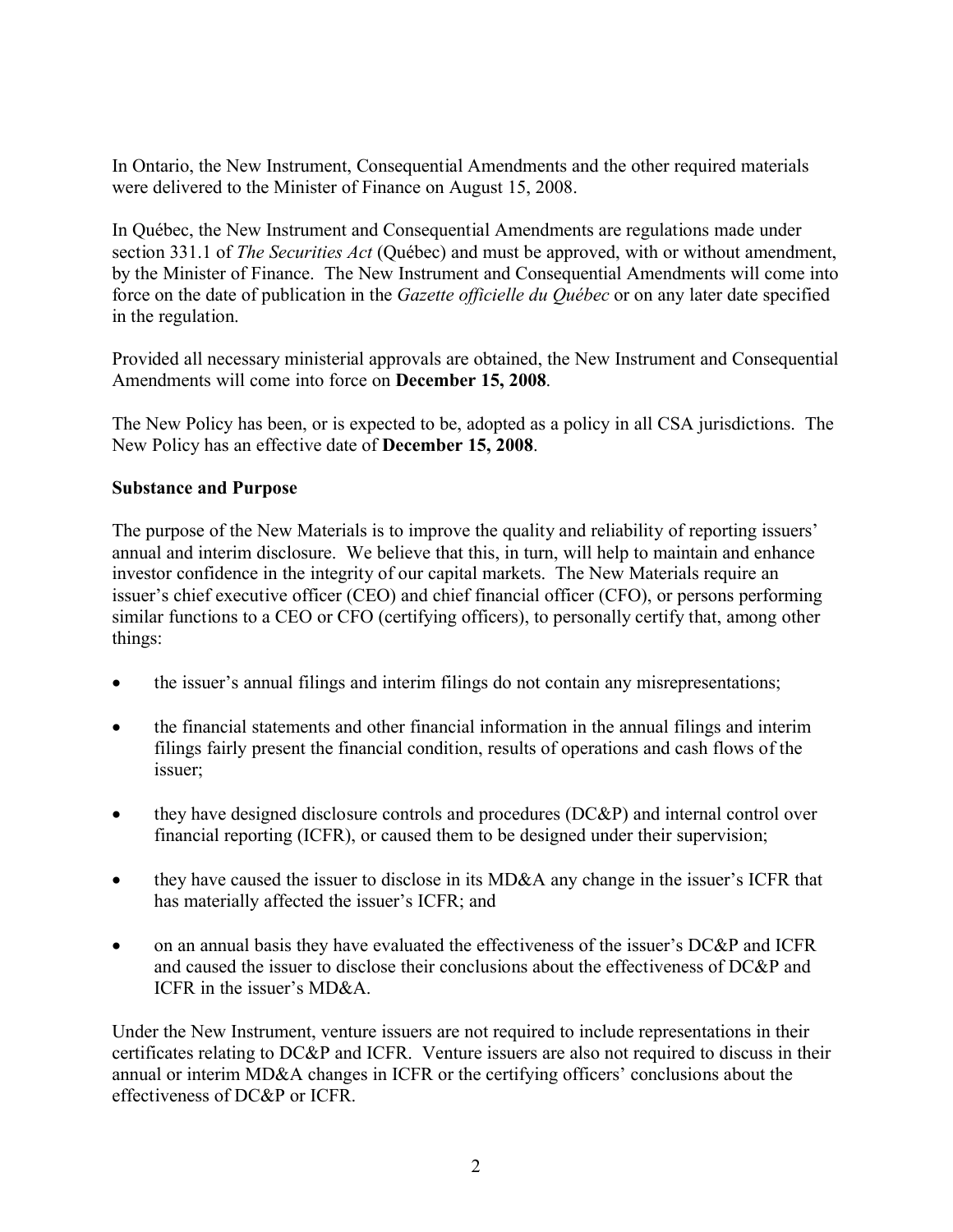The New Policy describes how we intend to apply the New Instrument.

# **Background**

The Current Materials came into force in all CSA jurisdictions except British Columbia, Québec and New Brunswick on March 30, 2004. The Current Materials came into force in Québec on June 30, 2005, in New Brunswick on July 28, 2005, and in British Columbia on September 19, 2005.

The CSA published prior versions of the New Materials and Consequential Amendments for a 60-day comment period on April 18, 2008 (the April 2008 Materials). The April 2008 Materials were a revision of previously proposed materials that CSA members published for comment on March 30, 2007. For further background on the materials published in March 2007 and the revisions made, refer to the CSA Notice and Request for Comments published on April 18, 2008.

## **Summary of Written Comments Received by the CSA**

The comment period for the April 2008 Materials expired on June 17, 2008. We received written submissions from 29 commenters. We have considered the comments received and thank all the commenters. The names of the commenters are contained in Appendix A of this notice and a summary of their comments, together with our responses, are contained in Appendix B of this notice.

#### **Summary of Changes to the April 2008 Materials**

After considering the comments received, we made some revisions to the April 2008 Materials that are reflected in the New Materials and Consequential Amendments. As these changes are not material, we are not republishing the New Materials or Consequential Amendments for a further comment period.

See Appendix C of this notice for a summary of notable changes made to the April 2008 **Materials** 

The text of the New Materials is being published concurrently with this notice.

#### **Consequential Amendments**

In order to conform with the New Instrument, we are also making the Consequential Amendments. The Consequential Amendments are contained in Appendix D of this notice.

#### **Withdrawal of Notices and Revocation of Local Exemption Instruments**

We are withdrawing the following national notices, effective December 15, 2008: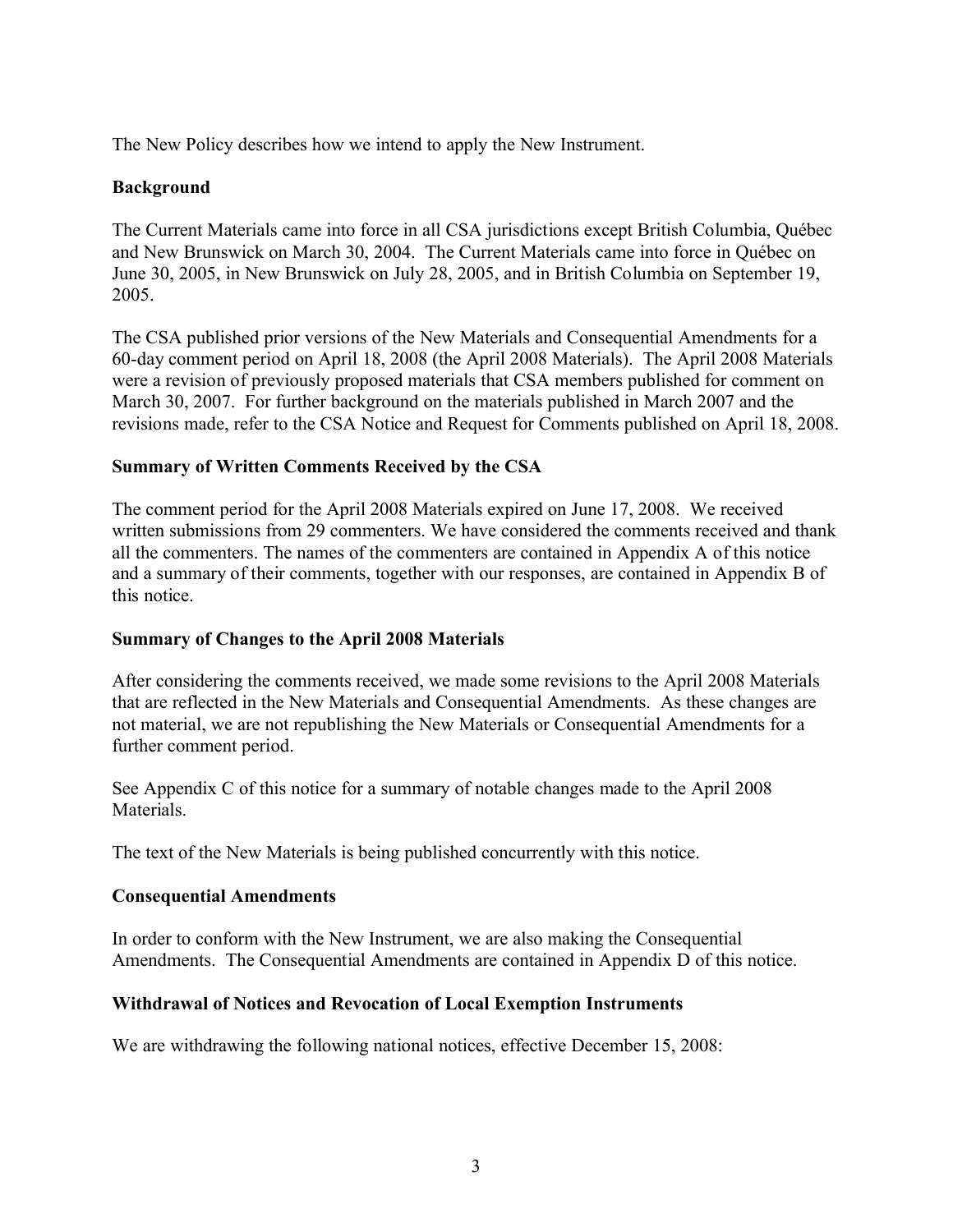- · CSA Staff Notice 52-311 *Regarding the Required Forms of Certificates under MI 52-109 Certification of Disclosure in Issuers' Annual and Interim Filings*;
- · CSA Staff Notice 52-316 *Certification of Design of Internal Control Over Financial Reporting*;
- · CSA Staff Notice 52-322 *Status of Proposed Repeal and Replacement of Multilateral Instrument 52-109 Certification of Disclosure in Issuers' Annual and Interim Filings*; and
- · CSA Multilateral Staff Notice 57-302 *Failure to File Certificates Under Multilateral Instrument 52-109 Certification of Disclosure in Issuers' Annual and Interim Filings*.

Each CSA jurisdiction other than Ontario has issued either a blanket order or local rule that has the effect of modifying the CEO and CFO certification requirements in the Current Materials as they apply to venture issuers (collectively, the Exemption Instruments). Each applicable CSA jurisdiction will revoke its Exemption Instrument effective December 15, 2008. A list of the Exemption Instruments that will be revoked is contained in Appendix E of this notice.

The following local notices, published concurrently with the corresponding local Exemption Instrument, will be withdrawn effective December 15, 2008:

- · in Alberta, Alberta Securities Commission Notice *MI 52-109 Exemptive Relief, 2007 ABASC 836 Certain Certification Requirements: Relief for Venture Issuers*;
- · in British Columbia, BC Notice 2007/36 *Relief for venture issuers from certain certification requirements*; and
- · in Manitoba, Manitoba Securities Commission Notice 2007-43 *Relief for Venture Issuers from Certain Certification Requirement: Blanket Order No. 52-501*.

In Ontario, the CEO and CFO certification requirements in the Current Materials as they apply to venture issuers are set out in Ontario Securities Commission Staff Notice 52-717 *Certification of Annual and Interim Certificates – Venture Issuer Basic Certificates*. This staff notice will be withdrawn in Ontario effective December 15, 2008.

# **Questions**

Please refer your questions to any of:

*Ontario Securities Commission*

Marion Kirsh Associate Chief Accountant (416) 593 8282 mkirsh@osc.gov.on.ca

Sandra Heldman Senior Accountant, Corporate Finance (416) 593 2355 sheldman@osc.gov.on.ca